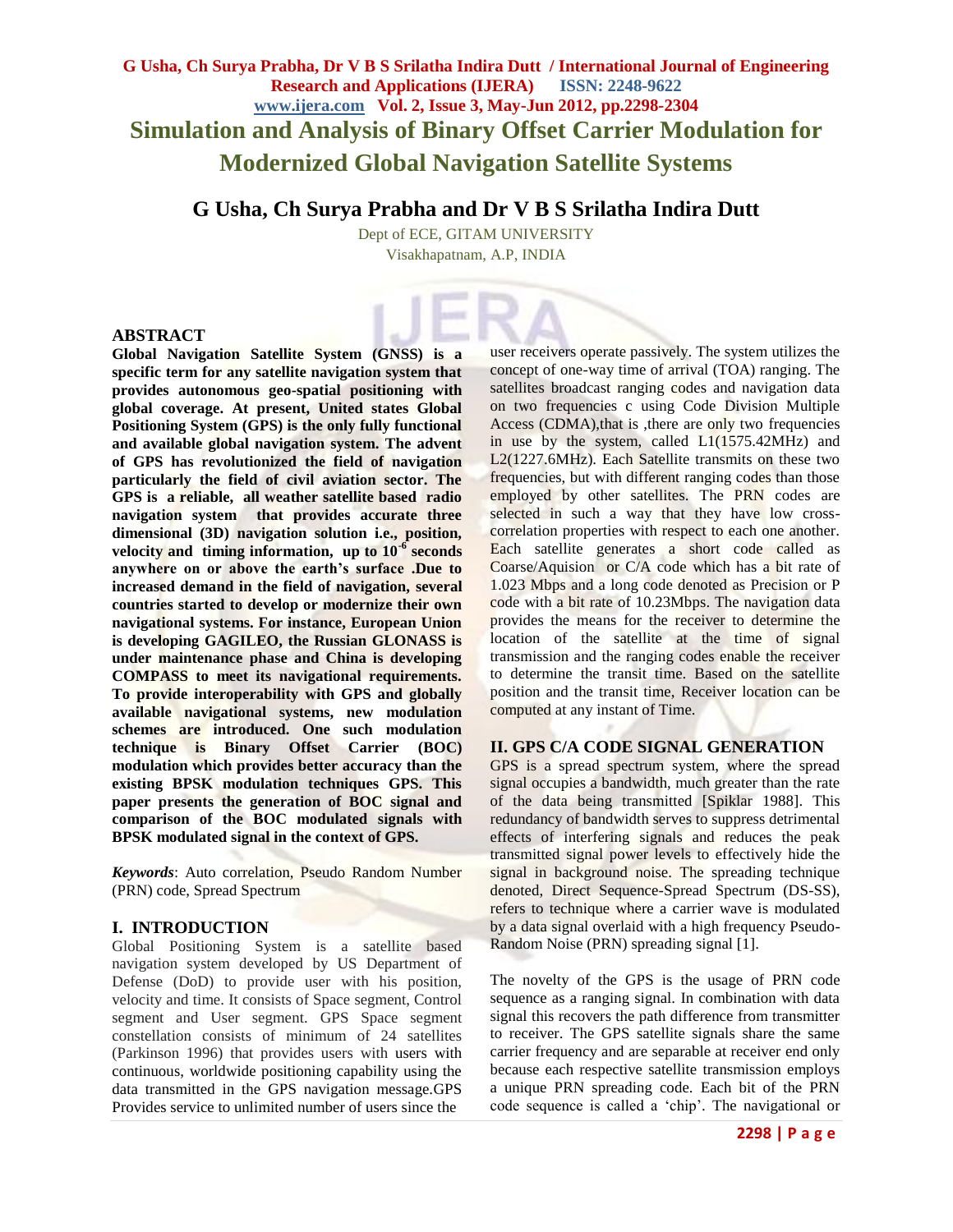ranging signal is effectively a sequence of periodic pulses, with a periodicity equal to the code length and pulse width of one chip, despite the fact that GPS is a code modulation of a continuous wave (CW) carrier. The range to each differently located GPS satellite is measured by the timing of these pulses and comparing the relative time delay of the pulses enables threedimensional navigation[[2].



Fig. 1 Schematic of GPS signal components on L1 Carrier frequency

GPS uses Binary Phase Shift Keyed (BPSK) modulation [3], where the carrier phase changes instantaneously by 180°, depending on the data modulated spreading sequence.

The schematic of GPS signal components transmitted on L1 carrier frequency are shown in Fig.1

Signal analysis is paramount importance in GPS to study the two important properties of the signal that are Auto correlation and power spectral density. In this paper presents the generation of C/A GPS Signal on L1 frequency using BPSK modulation .The signal characteristics of the generated C/A GPS signal are also Analyzed.

The GPS C/A code is a Gold code with a sequence length of 1023 chips. As the chipping rate of the C/A code is 1,023MHz, the repetition period PRN sequence is 1ms.This C/A code is modulo -2 added with the navigation data of 50Hz frequency. The resultant signal is BPSK modulated using the L1 carrier frequency (1575.42MHz) to generate the C/A GPS signal. The C/A GPS signal generation architecture is shown in Fig. 2.



Fig. 2 Block diagram of GPS C/A signal generator

The BPSK modulated C/A signal transmitted by each GPS satellite *k* at an epoch *t on* L1 frequency is represented as:

$$
S^k = Ac(C(t) \oplus D(t))\cos(2\pi f_1 t + \phi)
$$
 (1)

Where  $S^k$  is the  $k^{\text{th}}$  GPS satellite

transmitted signal

*Ac* is the amplitude of the C/A code

 $C(t)$  is  $\pm 1$  indicates the phase of the C/A code

 $D(t)$  is  $\pm 1$  indicates the phase of the data

signal

 $f_1$  is L1 frequency( $1575.42$ Mhz)

 $\phi$  is the initial phase

The schematic of GPS signal components transmitted on L1 frequency are shown in Fig. 2

The Spreading modulation for the legacy civil signal at 1575.42MHz, the GPS C/A Code is based on binary phase shift Keyed signal with rectangular pulse shape and spreading code chip rate of 1.023MHz,denoted as BPSK. Although very good performance can be obtained with the C/A code signal , it has been recognized that better performance can be obtained using spreading modulation that provide more power at the higher frequencies away from the centre frequency. Binary Offset Carrier (BOC) spreading modulation is one such technique to accomplish more power at higher frequencies away from center . As high powers are available in BOC modulation scheme, modernization of the GPS which requires the interoperability recommends new modulation techniques such as Binary Offset Carrier (BOC) modulation schemes[4]. Hence in this paper, Power spectral density and autocorrelation of different BOC modulation schemes are analyzed and compared with the BPSK .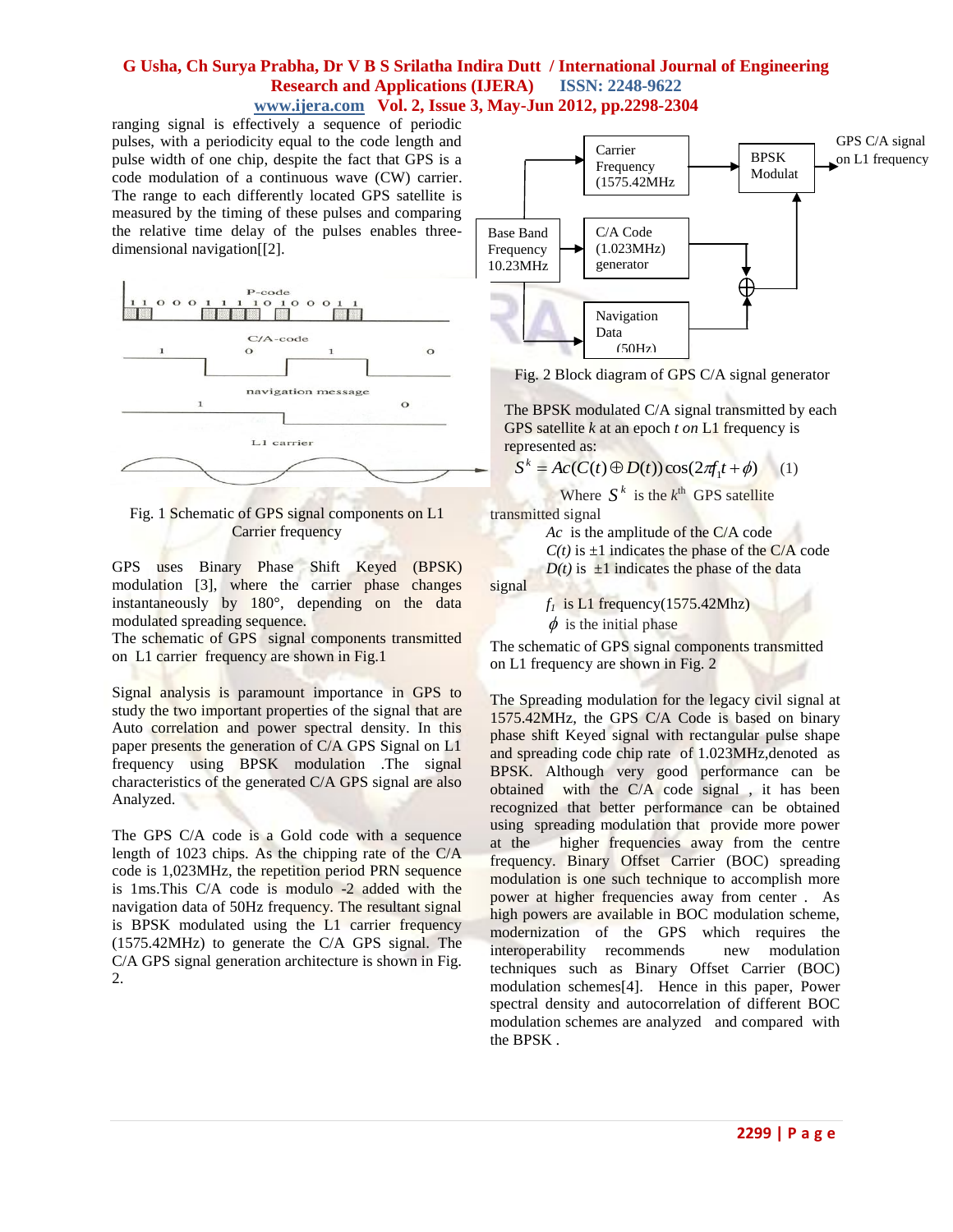**III. BINARY OFFSET CARRIER (BOC)**

## **MODULATION**

Binary Offset Carrier (BOC) describes a class of spread-spectrum modulations recently introduced for the next generation of Global Navigation Satellite Systems (GNSS). Indeed, modernized GPS and the European Galileo system will use BOC (or BOC-based) signals on different carriers and with different parameters, to enable ranging. The main reasons for creating BOC signals were on one hand, the need to improve traditional GNSS signals properties for better resistance to multipath, interferences of all kinds and receiver noise, and on the other hand, the need for improved spectral sharing of the allocated bandwidth with existing signals or future signals of the same class[5].

A BOC-modulated signal consists of a sinusoidal carrier, a sub-carrier, a pseudo-random noise (PRN) spreading code and a data sequence. The BOC signal is the product in the time domain of these components. The BOC signal is actually an extension of the Binary Phase Shift Keying (BPSK) modulation where all BOC components are present except for the sub-carrier[6]. Both sub-carrier and spreading code are binary-valued, which corresponds to the most simple option for the spreading sequence.

Hence the two independent design parameters of BOC modulation are:

- Subcarrier frequency  $(f_s)$
- Spreading code rate or PRN code  $(f_c)$ .

These two components provide freedom to concentrate signal power within specific parts of the allocated band to reduce interference with the reception of other signals.

GNSS satellites have an atomic clock on-board with a nominal reference frequency  $f_0$  i.e.1.023MHz, from which all components of the generated navigation signals are derived. In the case of the BOC signal, the carrier frequency, the sub-carrier frequency  $f_s$  and the PRN code rate  $f_c$  are chosen as multiples of  $f_0$ .

$$
f_s = m.f_0,
$$
  
\n
$$
f_c = n.f_0.
$$
\n(2)

Hence it is called as BOC (m, n) modulation and for the sake of simplicity m and n are always considered as natural integers.

As the BOC modulation is a square subcarrier modulation where a signal s*(t)* is multiplied by a rectangular subcarrier of frequency *fsc*, which splits the spectrum of the signal into two parts[7]. Formally, the BOC-modulated signal  $s_{BOC}(t)$  can be written as

$$
s_{boc}(t) = s(t) * sign(sin(2\pi f_{sc}t))
$$
 (3)

In BOC modulation the number BOC samples per chip are represented by  $N_{\text{BOC}}$  factor which is defined as

$$
N_{BOC} = 2\frac{f_s}{f_c} \tag{4}
$$

Fig. 3 shows the method of generating the  $BOC(10,5)$ modulated GPS Signal. The BOC (10,5) modulated signal is generated using the subcarrier frequency of 10.11MHz and the PRN code of 5.11Mbps. Both the subcarrier frequency and C/A code are generated using the GPS fundamental frequency of 1,023MHz



Fig. 3 Block diagram of GPS C/A signal generator using BOC Modulation

In order to carry out the analysis, GPS transmitter and GPS receiver are simulated using the matlab. Signals of five satellites are generated using the Transmitter setup shown in Fig. 4 and their properties at the receiver end are studied using the setup shown in Fig. 5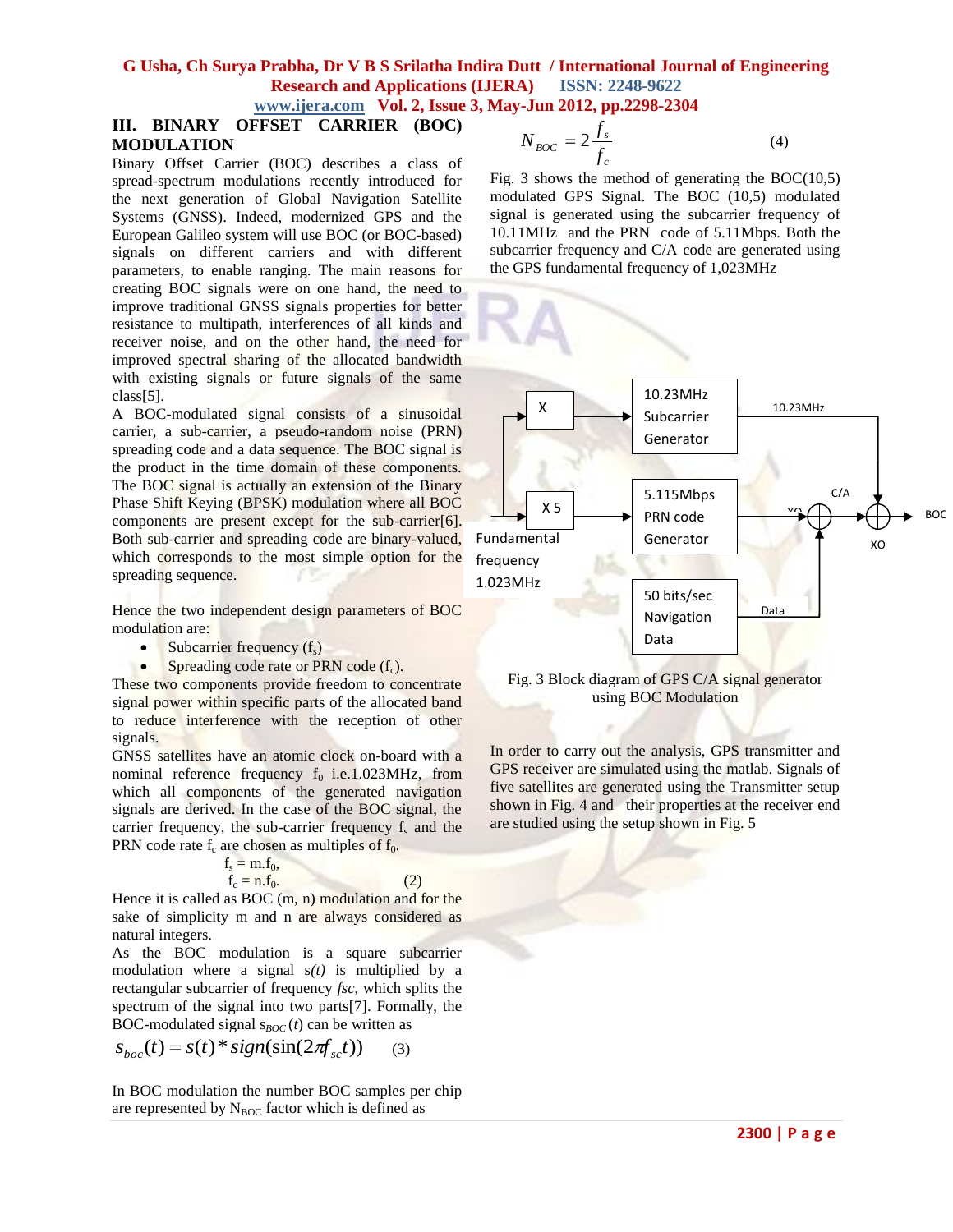

Figure 4 Simulation setup of GPS Transmitter

To generate the GPS signal of each satellite, PRN code of each satellite is generated to generate C/A code signal of the satellite and P-code of the satellite. All the satellite signals are multiplexed and then modulated.

PRN code of five satellites are generated using the matlab code. These PRN codes are modulated using 50 bit navigation data and the carrier frequency i.e.1575.42MHz .The generated GPS signals of five satellites are multiplexed and transmitted.

At the receiver side considering the ideal conditions, after demodulating the signal, each of the satellites signal is reconstructed using the matched filter and the corresponding PRN code of the satellite.

Using the reconstructed satellite signal, the signal properties such as power spectral density and autocorrelation can be analyzed



Figure 5 Simulation setup of GPS Receiver

In this paper, GPS C/A code signal is generated using BPSK Modulation technique and BOC modulation. Correlation properties i.e. auto correlation and power spectral density, of the signal are analyzed for both modulation techniques. The results are presented separately for BPSK modulated C/A GPS signal and BOC modulated C/A GPS signal.

#### **Generation of Legacy C/A GPS signal**

Matc hed filter n

To generate the C/A GPS signal on L1 carrier frequency, 1023 bit length C/A code which is a 1.023MHz PRN code, 50 Hz navigation data are generated along with the 1575.42MHz sine wave carrier. The length of the C/A code is 1023 bits and is generated by using the Gold codes.

 GPS Satellite transmitter data n

generator n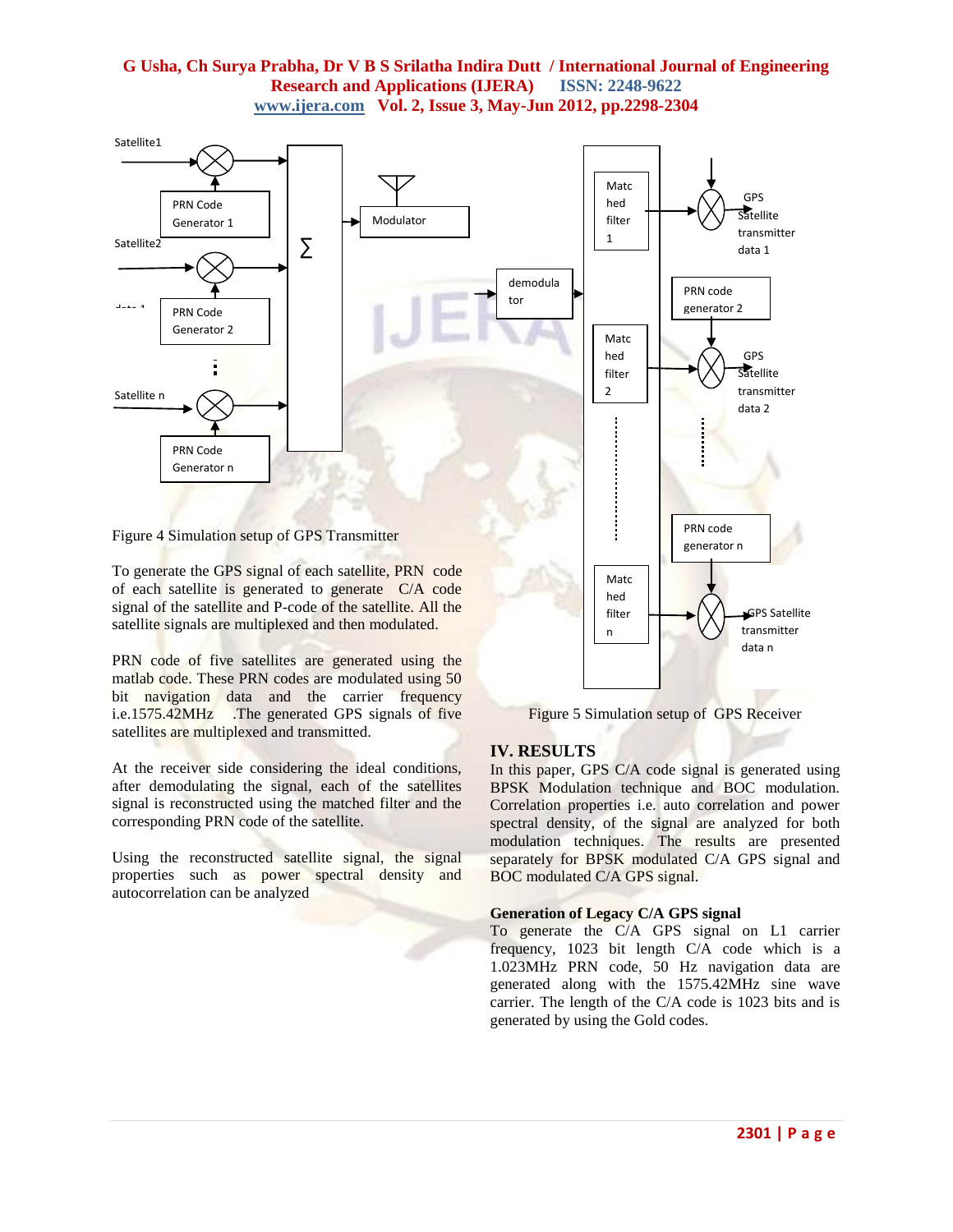

## Figure 6 GPS C/A signal generated by the BPSK modulation

To generate 1023-bit C/A Code, two 10-bit feedback shift registers G1, G2 with unique polynomials are used. The Polynomial used for G1 shift register is  $x^{\Lambda}10 + x^{\Lambda}3 + 1$  and for G2 register the polynomial used is

 $x^{\Lambda}10 + x^{\Lambda}9 + x^{\Lambda}8 + x^{\Lambda}6 + x^{\Lambda}3 + x^{\Lambda}2 + 1$ . By combining the bits of these two registers in parallel 1023 bit length C/A code is generated.

This C/A code is modulo-2 added with 50 Hz navigation data and the resultant data is given as one of the input to the BPSK Modulator. The other input of the BPSK modulator is 1575.42MHz carrier frequency. The required C/A GPS signal is obtained from the output of the BPSK modulator. Fig. 6 represents the GPS C/A signal generated by the BPSK modulation using MATLAB.

**Generation of C/A GPS signal using BOC modulation:** In order to generate the C/A GPS signal with BOC modulation, along with the carrier, navigation data and 1.023MHz PRN code , a sub carrier frequency is required .Selection of the sub carrier frequency is based on the type of BOC modulation Technique and the PRN code frequency. In this paper, as the BOC (1,1) modulation scheme is used, the subcarrier frequency used is 1.023MHz .The PRN code or spreading code is modulo-2 added with

navigation data, the resultant data is in turn modulo-2 added with 1.023MHz sub-carrier frequency. The resultant signal is the Binary Offset Carrier modulated C/A GPS signal.

**Power spectral Density:** Power spectral densities of the legacy GPS C/A signal and different BOC modulation schemes are analyzed and compared. Fig. 8 shows the representation of Power spectral density of BOC(1,1) modulated GPS Signal and Legacy GPS signal







Figure 8 Power spectral density of BOC modulated GPS Signal and Legacy GPS signal

It is clear from the Fig.8 that BOC modulation provides better power at higher frequencies away from the center frequency. The maximum power of legacy GPS signal away from center is -18db and for BOC modulation ,maximum power is -15db which is obtained due to split at the center frequency.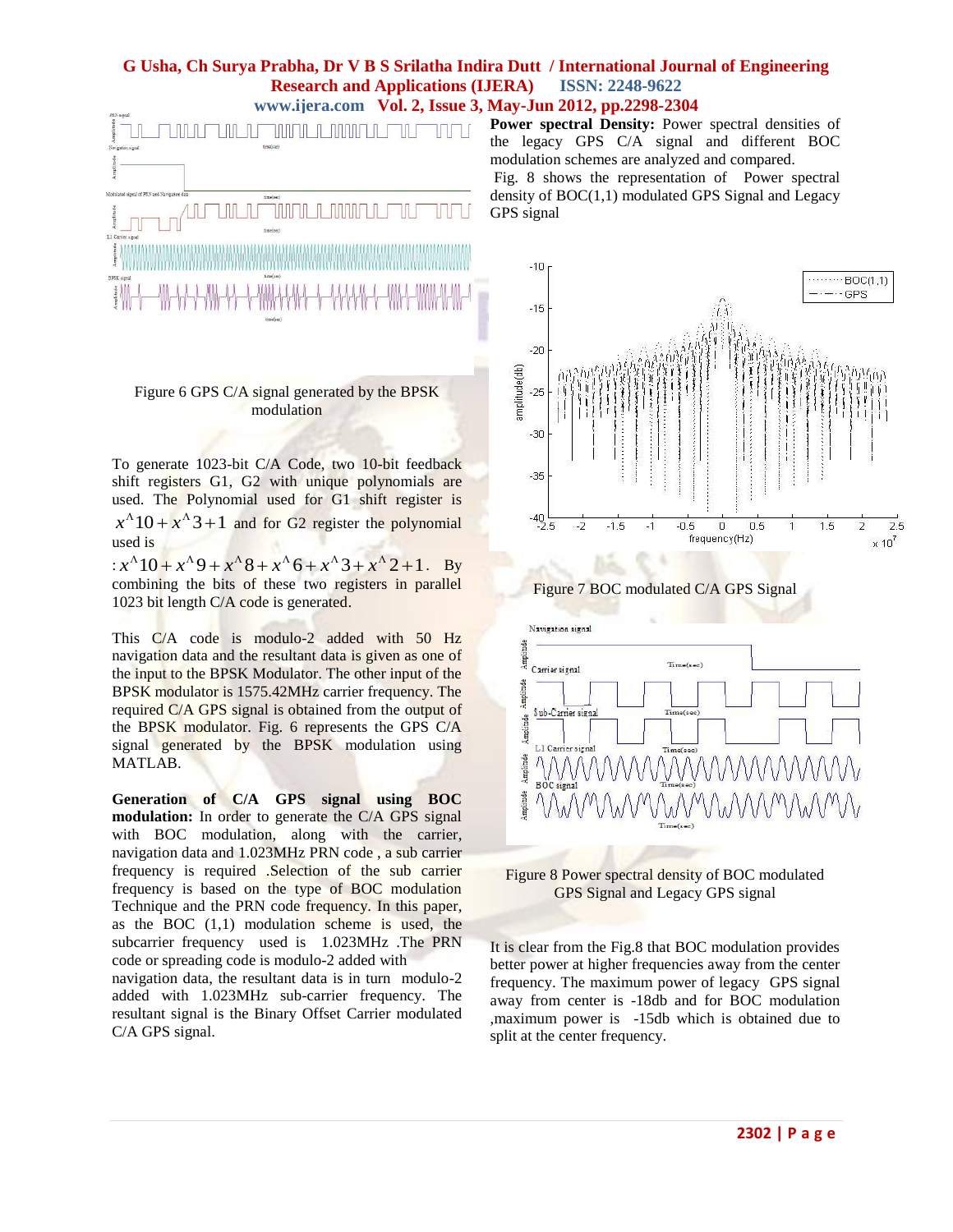In the similar way BOC (10,5) modulated GPS signal and BOC(15,2.5) modulated GPS signal are also generated and their power spectral densities are also analysed. Fig.9 represents the Power spectral densities of BOC(10,5) and legacy GPS signal. The maximum power of legacy GPS signal away from center is -18db and for BOC modulation , maximum power is -14db which is obtained 10MHz away from the center frequency.



modulated GPS Signal and Legacy GPS signal

Figure 10 Power spectral density of BOC(15,2.5) modulated GPS Signal and Legacy GPS signal

Fig.10 represents the Power spectral densities of BOC(15,2.5) and legacy GPS signal. The maximum power of legacy GPS signal away from center is -18db and for BOC modulation, maximum power is approximately -15db which is obtained 15MHz away from the center frequency.

From this comparison, it is evident that BOC Modulation provides better powers at higher frequencies than the Legacy GPS signal and hence implementation of BOC modulation provides better interoperability for various GNSS systems.

**Auto Correlation:** Autocorrelation of the legacy GPS C/A signal and different BOC modulation schemes are analyzed and compared. In this BOC(15,2.5) provides



better autocorrelation properties than other  $BOC(1,1), BOC(10,5)$  and Legacy GPS signal. Figure

Figure 11 Autocorrelation of BOC modulation schemes and Legacy GPS signal

#### **V. CONCLUSION**

The present day Global Navigation Satellite System aims at interoperatability among the existing Satellite Navigation systems i.e. GPS, GLONASS and GALILEO. This interoperatability requires new modulation schemes such as Binary Offset Carrier Modulation. In this paper, Legacy GPS signal properties are analyzed and compared with the GPS signal generated using different BOC modulation schemes such as  $BOC(1,1),BOC(10,5)$  and BOC(15,2.5).By analyzing the spectral characteristics, it is found that high powers are achieved at higher frequencies away from the center frequency using the BOC modulated GPS signals . These high powers obtained are due to the